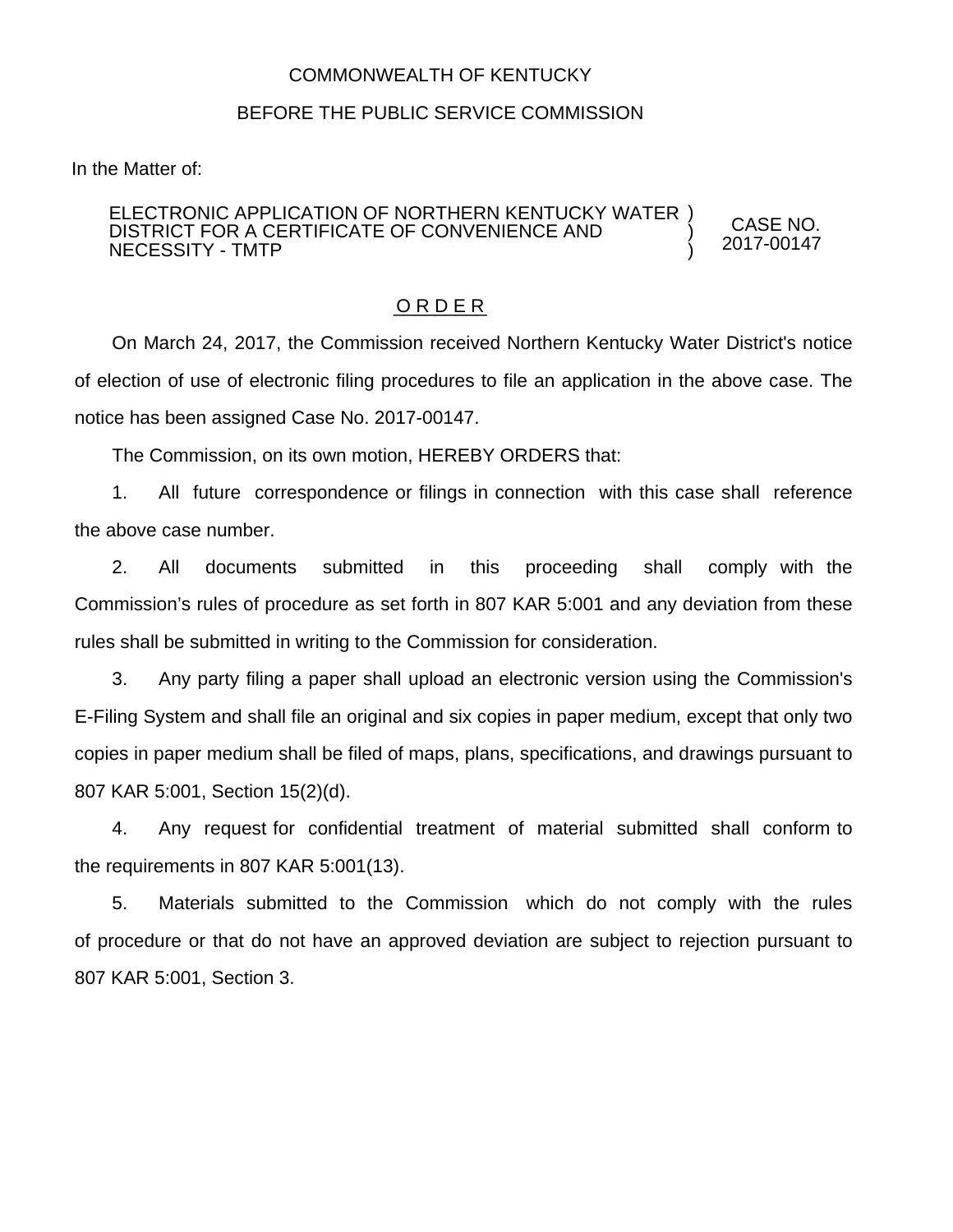By the Commission

# ENTERED

MAR 24 2017 KENTUCKY PUBLIC SERVICE COMMISSION

ATTEST:

alina R. Mathews

Executive Director

Case No. 2017-00147